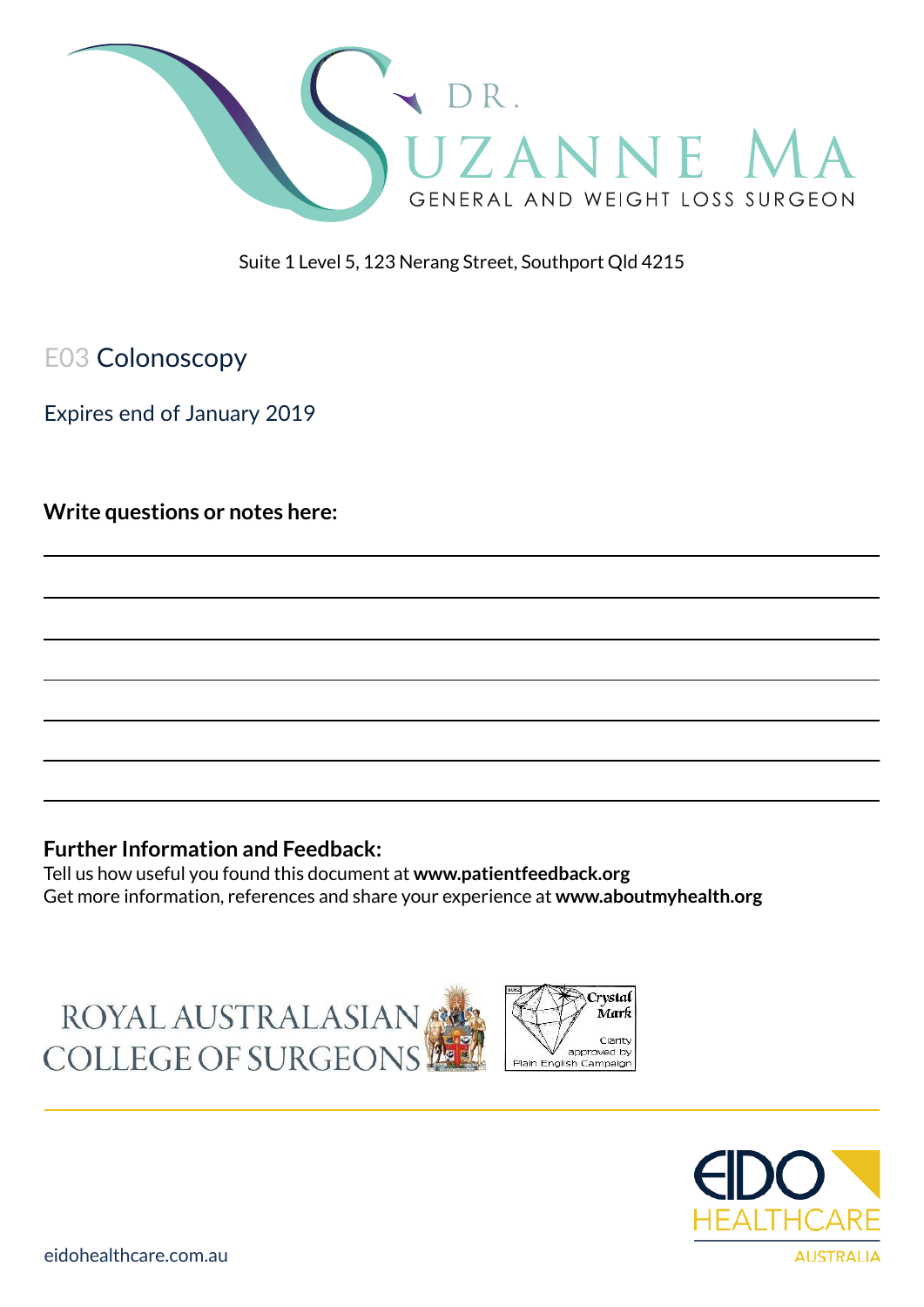# **What is a colonoscopy?**

A colonoscopy is a procedure to look at the inside of your large bowel (colon) using a flexible telescope (see figure 1).



Figure 1 A colonoscopy

Your doctor has recommended a colonoscopy. However, it is your decision to go ahead with the procedure or not.

This document will give you information about the benefits and risks to help you to make an informed decision. If you have any questions that this document does not answer, ask your doctor or the healthcare team.

### **What are the benefits of a colonoscopy?**

Your doctor is concerned that you may have a problem in your large bowel. A colonoscopy is a good way of finding out if there is a problem.

If the endoscopist (the person doing the colonoscopy) finds a problem, they can perform biopsies (removing small pieces of tissue) to help make the diagnosis.

Sometimes a polyp (small growth) is the cause of the problem and the endoscopist may be able to remove it during the procedure.

## **Are there any alternatives to a colonoscopy?**

A colonoscopy is recommended as it is the best way of diagnosing most problems with your large bowel.

Other options include a barium enema (an x-ray test of your large bowel) or a CT colography (a scan of your large bowel). However, if your doctor finds a problem, you may still need a colonoscopy to treat the problem or perform biopsies.

# **What will happen if I decide not to have a colonoscopy?**

Your doctor may not be able to confirm what the problem is.

If you decide not to have a colonoscopy, you should discuss this carefully with your doctor.

# **What does the procedure involve?**

### **Before the procedure**

If you take iron tablets, stop taking them at least a week before the procedure.

If you take warfarin, clopidogrel or other blood-thinning medication, let the endoscopist know at least 7 days before the procedure.

You will need to follow a special diet and you will be given some laxatives to take the day before the procedure. This is to make sure your bowel is empty so the endoscopist can have a clear view. Follow the instructions carefully. If you have diabetes, let the healthcare team know as soon as possible. You will need special advice depending on the treatment you receive for your diabetes. If you get severe abdominal pain, contact the endoscopy department or your doctor.

The procedure may involve injecting you with medication (Buscopan) to relax your bowel and make the procedure more comfortable. Buscopan can affect the pressure in your eyes, so let the endoscopist know if you have glaucoma.

The healthcare team will carry out a number of checks to make sure you have the procedure you came in for. You can help by confirming to the endoscopist and the healthcare team your name and the procedure you are having.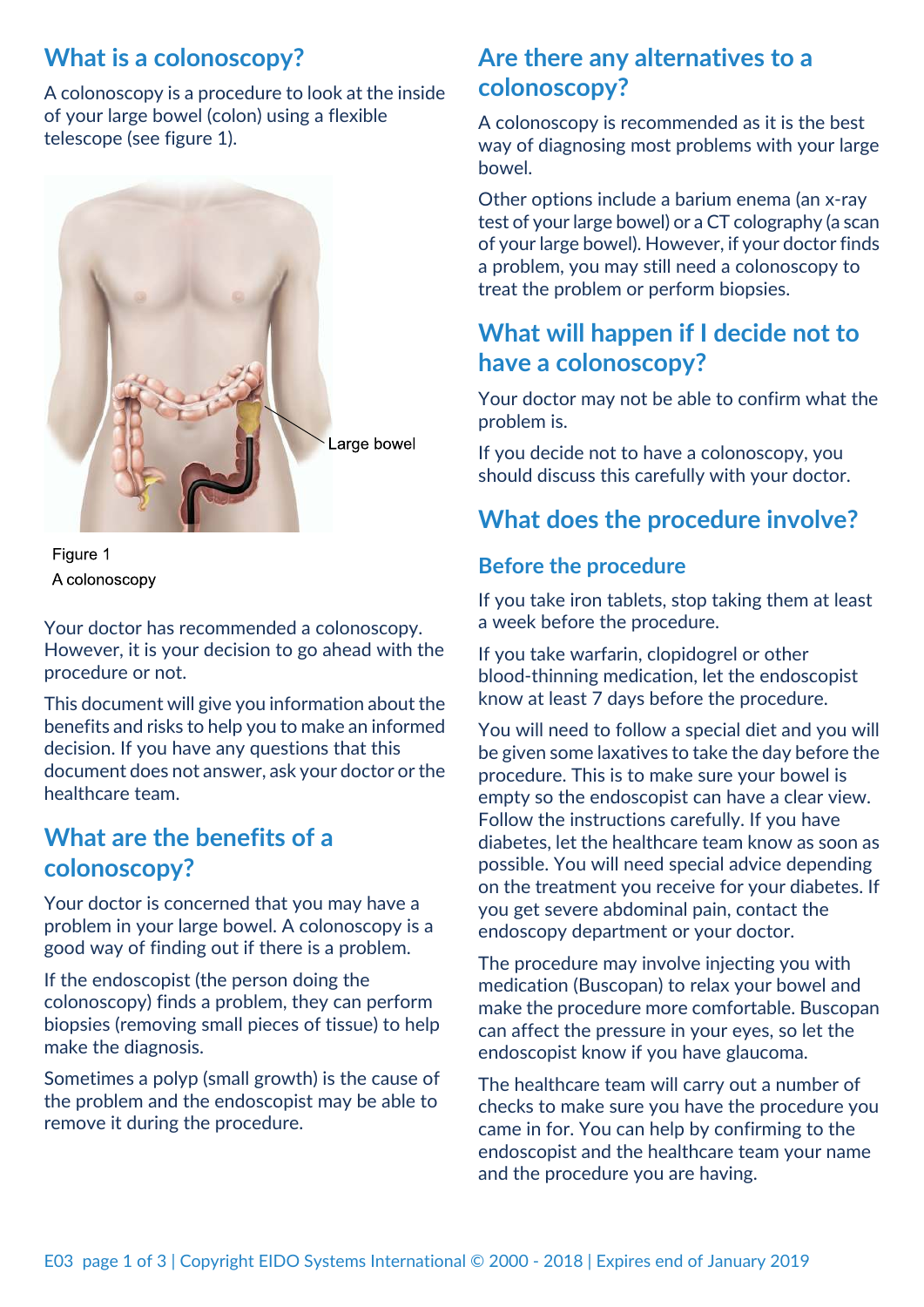The healthcare team will ask you to sign the consent form once you have read this document and they have answered your questions.

#### **In the endoscopy room**

A colonoscopy usually takes 30 to 45 minutes.

Although the procedure is uncomfortable, it should not be too painful. If appropriate, the endoscopist may offer you a sedative or painkiller which they can give you through a small needle in your arm or the back of your hand. Or, the endoscopist may offer you a mixture of oxygen and nitrous oxide gas (a painkiller and weak anaesthetic) that you breathe through a mask or mouthpiece.

The endoscopist will ask you to lie on your left side.

The healthcare team will monitor your oxygen levels and heart rate using a finger or toe clip. If you need oxygen, they will give it to you through a mask or small tube in your nostrils.

If at any time you want the procedure to stop, tell the endoscopist. The endoscopist will end the procedure as soon as it is safe to do so.

The endoscopist will place a flexible telescope into your back passage. Air will be blown into your large bowel to help the endoscopist have a clear view. The endoscopist will be able to look for problems such as inflammation or polyps. They will be able to perform biopsies and take photographs to help make the diagnosis. If they find a polyp, it may be possible to remove it during the procedure.

# **What complications can happen?**

The healthcare team will try to make the procedure as safe as possible but complications can happen. Some of these can be serious and can even cause death (risk: 1 in 15,000). The possible complications of a colonoscopy are listed below. Any numbers which relate to risk are from studies of people who have had this procedure. Your doctor may be able to tell you if the risk of a complication is higher or lower for you.

• Allergic reaction to the equipment, materials or medication. The healthcare team is trained to detect and treat any reactions that might happen. Let the endoscopist know if you have any allergies or if you have reacted to any medication or tests in the past.

• Breathing difficulties or heart irregularities, as a result of reacting to the sedative or your bowel being stretched. If you were given a sedative, your oxygen levels and heart rate will be monitored. Rarely, a heart attack (where part of the heart muscle dies) or stroke (loss of brain function resulting from an interruption of the blood supply to your brain) can happen if you have serious medical problems.

• Blurred vision, if you are given a Buscopan injection. This usually gets better after about an hour. Sometimes the injection can also affect the pressure inside your eye. This is more likely if you have a rare type of glaucoma. If your eye becomes red and painful, and your vision becomes blurred, let your doctor know straightaway.

• Bleeding from a biopsy site or from minor damage caused by the telescope (risk: less than 1 in 1,000). This usually stops on its own.

• Bleeding, if a polyp is removed (risk: 2 in 100). Bleeding usually stops soon after a polyp is removed. Sometimes bleeding can happen up to two weeks after the procedure. If you take blood-thinning medication and have a polyp, the endoscopist will usually not remove it.

• Infection. It is possible to get an infection from the equipment used, or if bacteria enter your blood. The equipment is sterile so the risk is low but let the endoscopist know if you have a heart abnormality or a weak immune system. You may need treatment with antibiotics. Let your doctor know if you get a high temperature or feel unwell.

• Making a hole in your colon (risk: less than 4 in 10,000). The risk is higher if a polyp is removed. This is a serious complication. You may need surgery which can involve forming a stoma (your bowel opening onto your skin).

• Incomplete procedure caused by a technical difficulty, blockage in your large bowel, complications during the procedure, or discomfort. Your doctor may recommend another colonoscopy or a different test such as a barium enema.

You should discuss these possible complications with your doctor if there is anything you do not understand.